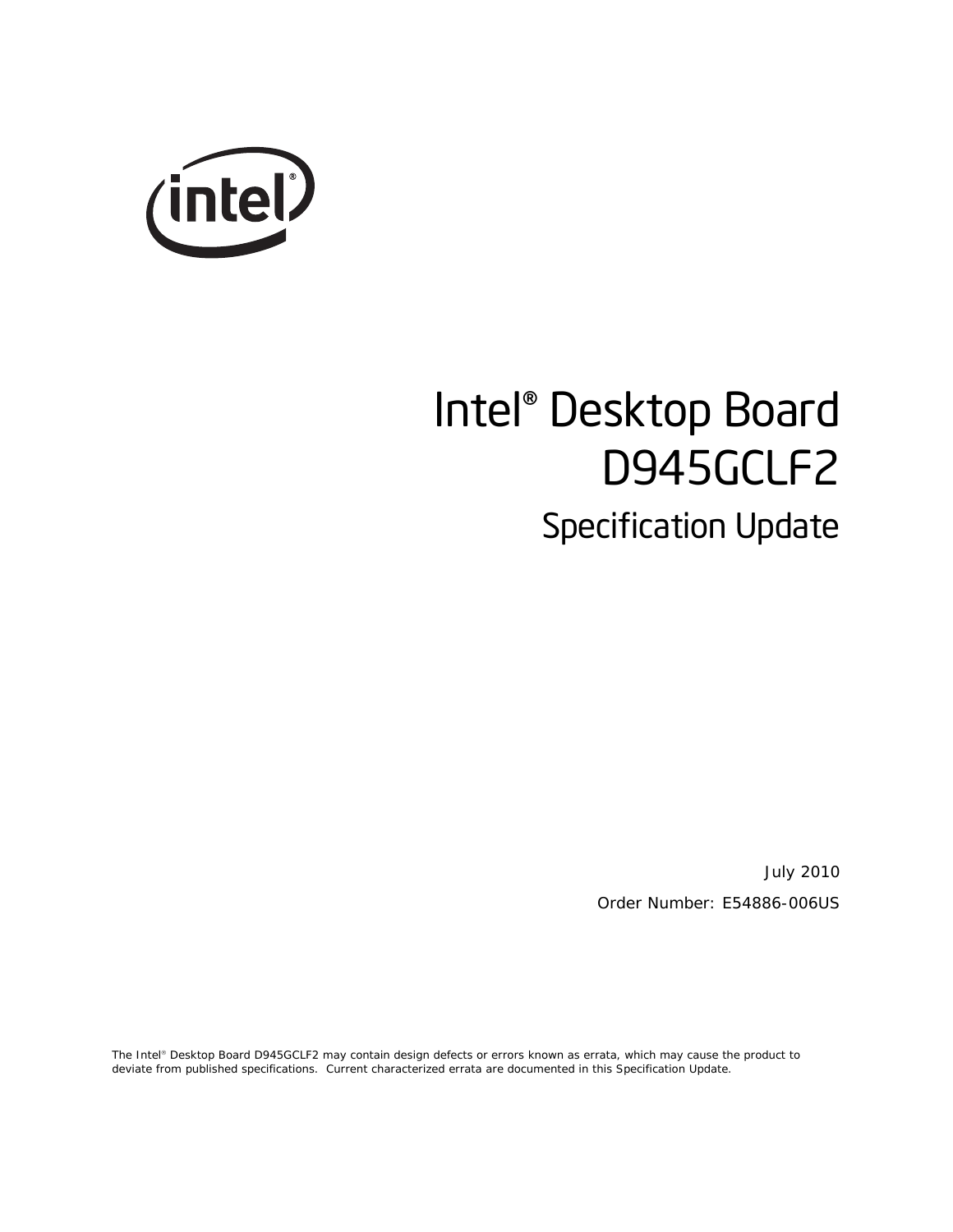## **Revision History**

| <b>Revision</b> | <b>Revision History</b>                                                                   | Date             |
|-----------------|-------------------------------------------------------------------------------------------|------------------|
| $-001$          | This document is the first Specification Update for the Intel® Desktop<br>Board D945GCLF2 | September 2008   |
| $-002$          | Updated the General Information Section                                                   | February 2009    |
| $-003$          | Updated the General Information Section                                                   | June 2009        |
| $-004$          | Update to the General Information Section                                                 | August 2009      |
| $-005$          | Update to the General Information Section                                                 | December 2009    |
| $-006$          | Update to the General Information Section                                                 | <b>July 2010</b> |

INFORMATION IN THIS DOCUMENT IS PROVIDED IN CONNECTION WITH INTEL® PRODUCTS. NO LICENSE, EXPRESS OR IMPLIED, BY ESTOPPEL OR OTHERWISE, TO ANY INTELLECTUAL PROPERTY RIGHTS IS GRANTED BY THIS DOCUMENT. EXCEPT AS PROVIDED IN INTEL'S TERMS AND CONDITIONS OF SALE FOR SUCH PRODUCTS, INTEL ASSUMES NO LIABILITY WHATSOEVER, AND INTEL DISCLAIMS ANY EXPRESS OR IMPLIED WARRANTY, RELATING TO SALE AND/OR USE OF INTEL PRODUCTS INCLUDING LIABILITY OR WARRANTIES RELATING TO FITNESS FOR A PARTICULAR PURPOSE, MERCHANTABILITY, OR INFRINGEMENT OF ANY PATENT, COPYRIGHT OR OTHER INTELLECTUAL PROPERTY RIGHT. INTEL PRODUCTS ARE NOT INTENDED FOR USE IN MEDICAL, LIFE SAVING, LIFE SUSTAINING APPLICATIONS.

Intel may make changes to specifications and product descriptions at any time, without notice.

Designers must not rely on the absence or characteristics of any features or instructions marked "reserved" or "undefined". Intel reserves these for future definition and shall have no responsibility whatsoever for conflicts or incompatibilities arising from future changes to them.

The Intel® Desktop Board D945GCLF2 may contain design defects or errors known as errata which may cause the product to deviate from published specifications. Current characterized errata are available on request.

Contact your local Intel sales office or your distributor to obtain the latest specifications before placing your product order.

Copies of documents which have an ordering number and are referenced in this document, or other Intel literature, may be obtained from:

 Intel Corporation P.O. Box 5937 Denver, CO 80217-9808

or call in North America 1-800-548-4725, Europe 44-0-1793-431-155, France 44-0-1793-421-777, Germany 44-0-1793-421-333, other Countries 708-296-9333

Intel and the Intel logo are registered trademarks of Intel Corporation in the U.S. and other countries.

\* Other names and brands may be claimed as the property of others.

Copyright © 2008-2010 Intel Corporation.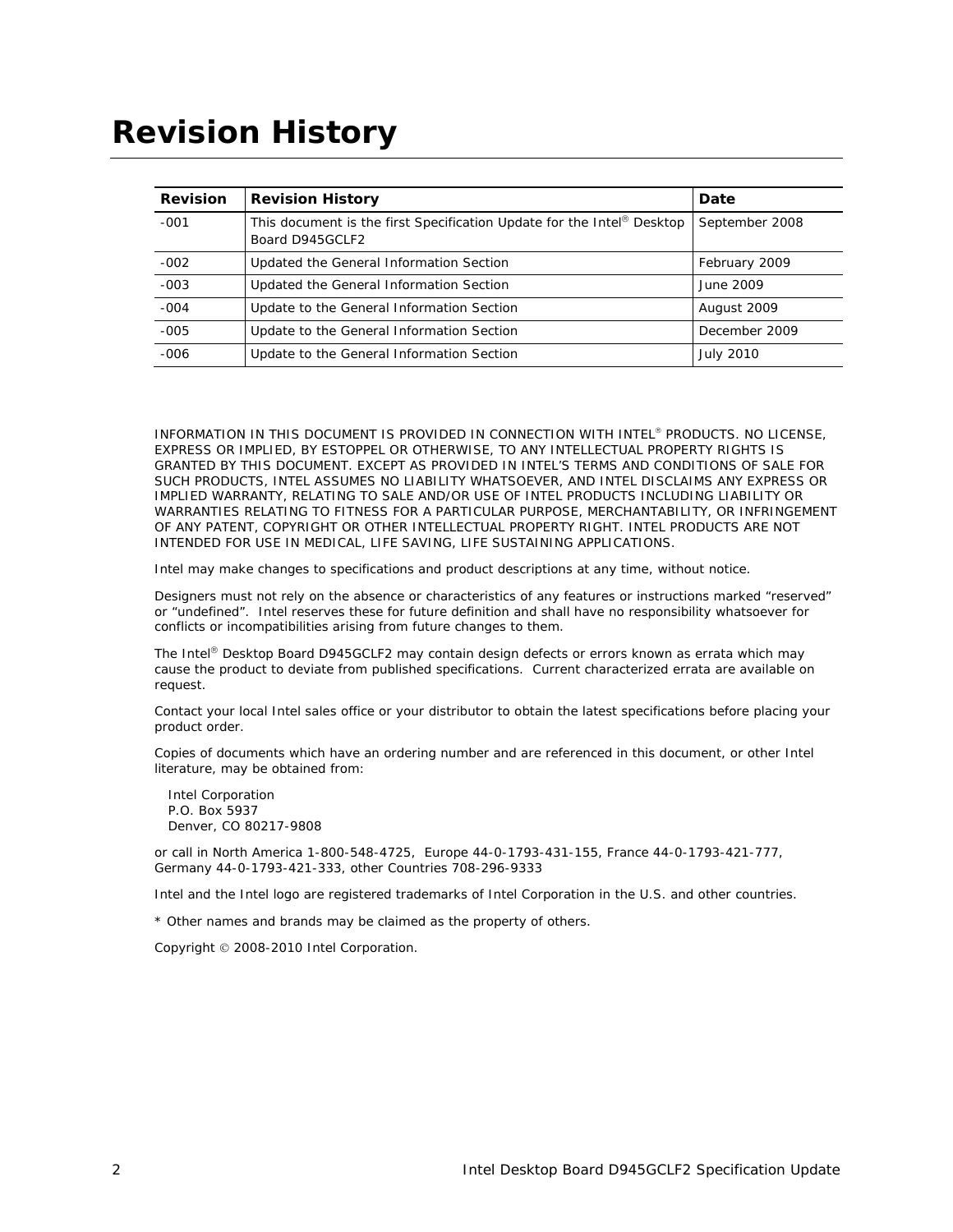# **Contents**

#### **Specification Update for the Intel® Desktop Board D945GCLF2**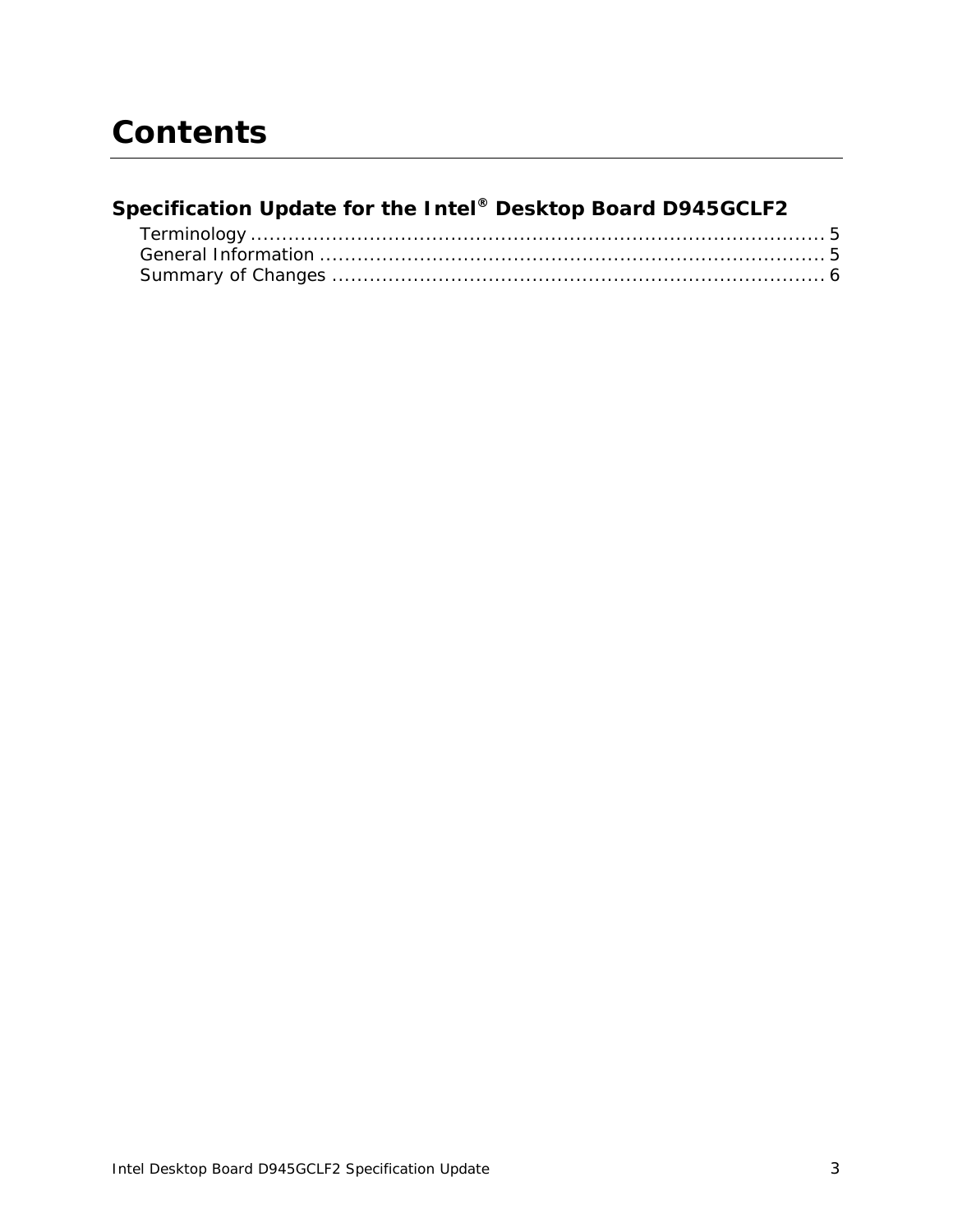# **Specification Update for the Intel® Desktop Board D945GCLF2**

This document is an update to the specifications contained in the Intel® Desktop Board D945GCLF2 Technical Product Specification (Order Number E45013). It is intended for hardware system manufacturers and software developers of applications, operating systems, or tools. It will contain Specification Changes, Errata, Specification Clarifications, and Documentation Changes.

Refer to the Intel® 945 Express Chipset Family Specification Update (Order Number: 307503) for specification updates concerning the 82945GC GMCH Controller and that may apply to the desktop board D945GCLF2. Unless otherwise noted in this document, it should be assumed that any North Bridge errata for a given stepping are applicable to the Altered Assembly (AA) revision(s) associated with that stepping.

Refer to the Intel® I/O Controller Hub7 (ICH7) Family Specification Update (Order Number: 307014) for specification updates concerning the 82801GB I/O Controller Hub and that may apply to the desktop board D945GCLF2. Unless otherwise noted in this document, it should be assumed that any South Bridge errata for a given stepping are applicable to the Altered Assembly (AA) revision(s) associated with that stepping.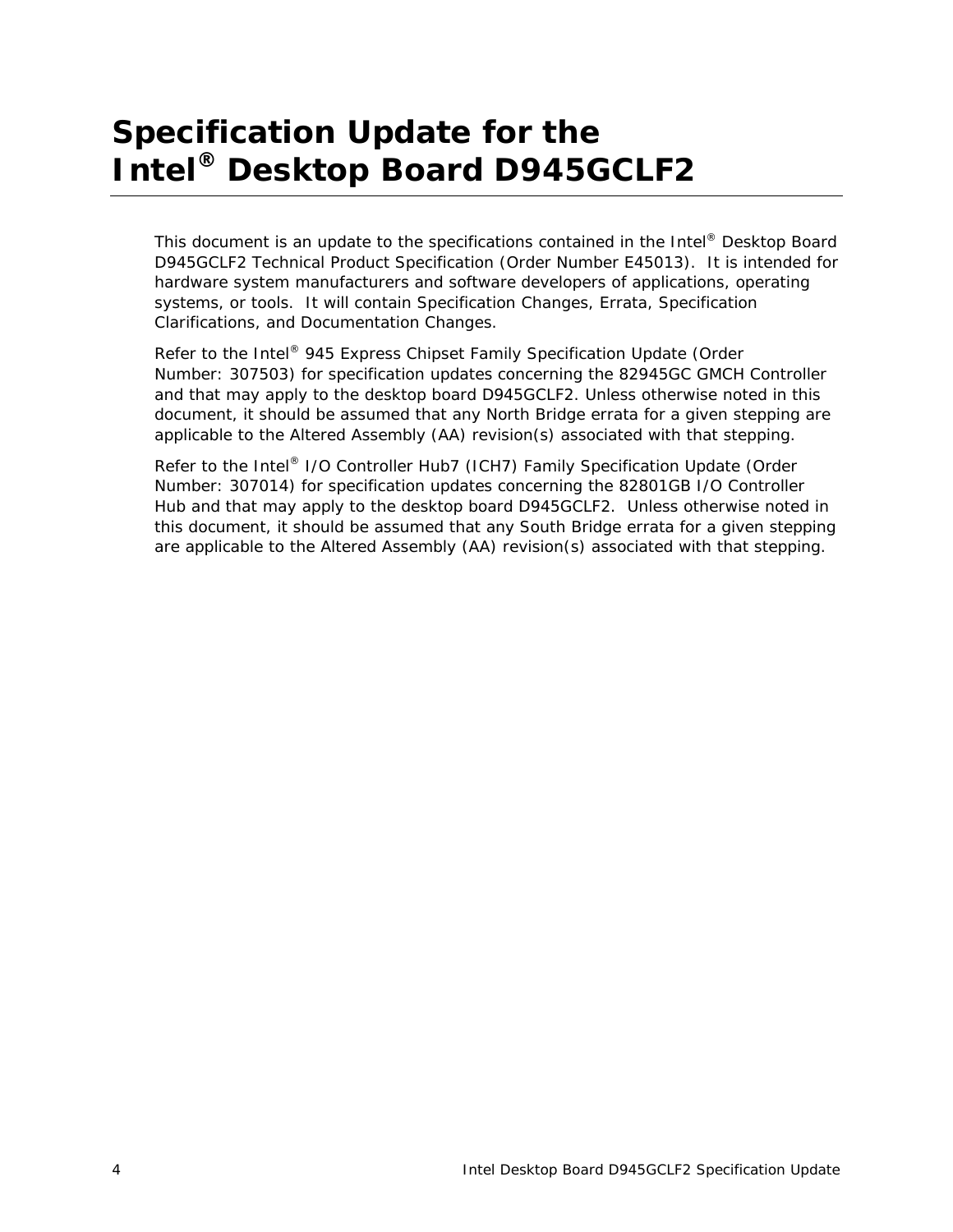### <span id="page-4-0"></span>**Terminology**

**Specification Changes** are modifications to the current published specifications. These changes will be incorporated in the next release of the specifications.

**Errata** are design defects or errors. Characterized errata may cause the desktop board behavior to deviate from published specifications. Hardware and software designed to be used with any given Altered Assembly (AA) and BIOS revision level must assume that all errata documented for that AA and BIOS revision level are present on all desktop boards.

**Specification Clarifications** describe a specification in greater detail or further highlight a specification's impact to a complex design situation. These clarifications will be incorporated in the next release of the specifications.

**Documentation Changes** include typos, errors, or omissions from the current published specifications. These changes will be incorporated in the next release of the specifications.

| <b>AA Revision</b> | <b>BIOS Revision</b> | <b>Notes</b> |  |
|--------------------|----------------------|--------------|--|
| E46416-101         | LF94510J.86A.0099    | 1,2          |  |
| E46416-102         | LF94510J.86A.0099    | 1,2          |  |
| E46416-103         | LF94510J.86A.0099    | 1,2          |  |
| E46416-105         | LF94510J.86A.0140    | 1,2          |  |
| E46416-106         | LF94510J.86A.0171    | 1,2          |  |
| E46416-107         | LF94510J.86A.0182    | 1,2          |  |
| E46416-108         | LF94510J.86A.0229    | 1,2          |  |
| E46416-109         | LF94510J.86A.0229    | 1,2          |  |
| E46417-104         | LF94510J.86A.0099    | 1,2          |  |
| E46417-105         | LF94510J.86A.0099    | 1,2          |  |
| E46417-106         | LF94510J.86A.0099    | 1,2          |  |
| E46417-108         | LF94510J.86A.0140    | 1,2          |  |
| E46417-109         | LF94510J.86A.0171    | 1,2          |  |
| E46417-110         | LF94510J.86A.0182    | 1,2          |  |
| E46417-111         | LF94510J.86A.0229    | 1,2          |  |
| E46417-112         | LF94510J.86A.0229    | 1,2          |  |
| E46423-407         | LF94510J.86A.0229    | 1,2          |  |
| E59321-105         | LF94510J.86A.0229    | 1,2          |  |
| E59321-106         | LF94510J.86A.0229    | 1,2          |  |
| E59323-105         | LF94510J.86A.0229    | 1,2          |  |
| E59323-106         | LF94510J.86A.0229    | 1,2          |  |

#### <span id="page-4-1"></span>**General Information**

**Basic Desktop Board D945GCLF2 Identification Information** 

Notes:

1. The AA number is found on a small label on the component side of the board.

2. The 945 Chipset kit used on this AA revision consists of two components as follows:

| <b>Device</b> | <b>Stepping</b> | <b>S-Spec Numbers</b> |
|---------------|-----------------|-----------------------|
| 82945GC       | А2              | SLB86                 |
| 82801GB       | A1              | SL8FX                 |